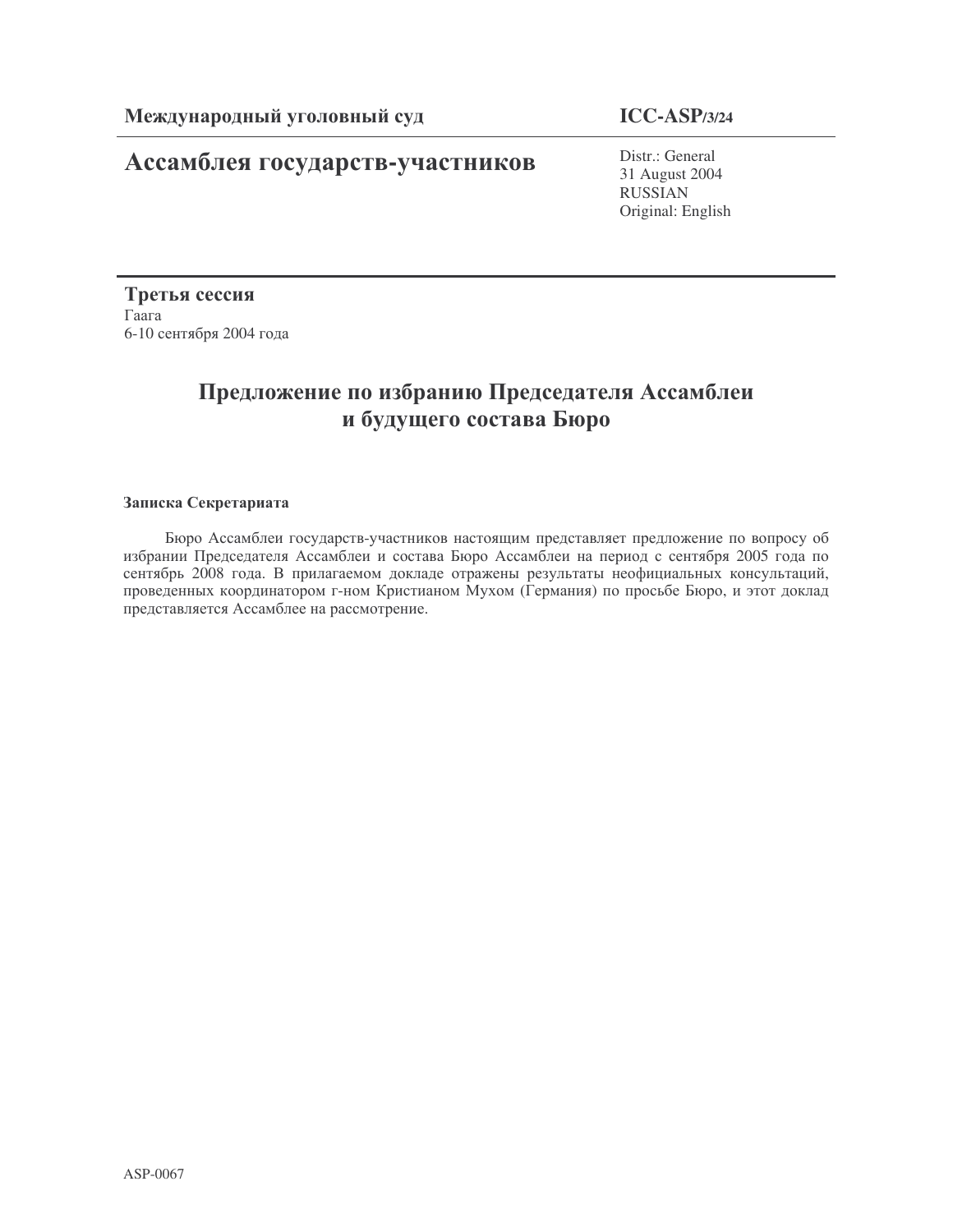## Предложение по избранию Председателя Ассамблеи и будущего состава Бюро

 $1.$ Бюро Ассамблеи государств-участников 24 июня 2004 года обратилось к г-ну Кристиану Муху, Постоянное представительство Германии при Организации Объединенных Наций в Нью-Йорке, с просьбой провести неофициальные консультации с государствами-участниками по вопросу о составе Бюро на следующий период. В настоящем докладе приводятся итоги этих консультаций и результаты рассмотрения этого вопроса Бюро.

 $\overline{2}$ . В период с 28 июня по 21 июля 2004 года координатор провел двусторонние встречи с представителями 43 государств-участников из всех региональных групп с целью обсуждения следующих двух вопросов:

- будущее распределение мест в составе Бюро между региональными группами;
- $\bullet$ меры, направленные на обеспечение большей преемственности в работе нынешнего и будущего Бюро.

 $3.$ Консультации носили творческий и конструктивный характер, чему способствовало совместное желание найти способы решения ряда вопросов, имеющих, по общему мнению, важное значение. Были выражены различные мнения по ряду аспектов, однако в итоге у координатора сложилось впечатление, что по всем аспектам был достигнут консенсус, и большинство делегаций заверили его в том, что они связались со столицами соответствующих государств и прояснили свои позиции. Конечно, были и такие случаи, когда какое-либо государство, возможно, предпочло бы получить иной результат от проработки какого-либо конкретного вопроса. Тем не менее, со всей определенностью можно утверждать, что ни в одном из таких случаев ни одно из государствучастников не пошло на то, чтобы отстаивать свои предпочтения ценой разрушения консенсуса. Все участники консультаций проявили гибкость и желание продвигаться вперед в условиях гармонии и с требуемой скоростью.

Что касается будущего распределения мест в Бюро, то получила поддержку следующая 4. формула:

- $\bullet$ Группа западноевропейских и других государств и Группа африканских государств: по пять мест для каждой;
- Группа государств Латинской Америки и Карибского бассейна и Группа  $\bullet$ восточноевропейских государств: по четыре места для каждой;
- $\bullet$ Группа азиатских государств: три места при том понимании, что а) следующий Председатель Комитета по проверке полномочий будет избран от государства-участника, входящего в Группу азиатских государств и не являющегося членом Бюро, и b) Бюро предложит ей/ему на постоянной основе участвовать в заседаниях Бюро без права голоса.

5. Следует отметить, что эта формула представляет собой компромисс, направленный на преодоление сложного момента, который заключается в том, что ни чисто «математический» подход, ни подход, основанный на «равном представительстве», не могут дать убедительных результатов. Некоторые собеседники высказали мнение, что действие этого компромисса не должно автоматически продляться по истечении срока полномочий следующего Бюро (2005-2008 годы) и что, возможно, было бы целесообразно вернуться к рассмотрению вопроса о составе Бюро на Конференции по обзору в 2009 году.

6. В отношении преемственности в работе нынешнего и будущего Бюро была единодушно поддержана идея о том, что будущий Председатель Ассамблеи государств-участников, как и Председатель Генеральной Ассамблеи Организации Объединенных Наций, должен избираться до того, как фактически начнется его срок полномочий. Это позволит будущему Председателю Ассамблеи участвовать в заседаниях Бюро и делах Международного уголовного суда и таким образом изучать свои будущие обязанности. Значительное большинство участников консультаций сообщили координатору о том, что они в принципе готовы избирать будущего Председателя Ассамблеи даже за год вперед. Однако следует отметить, что небольшое число государств